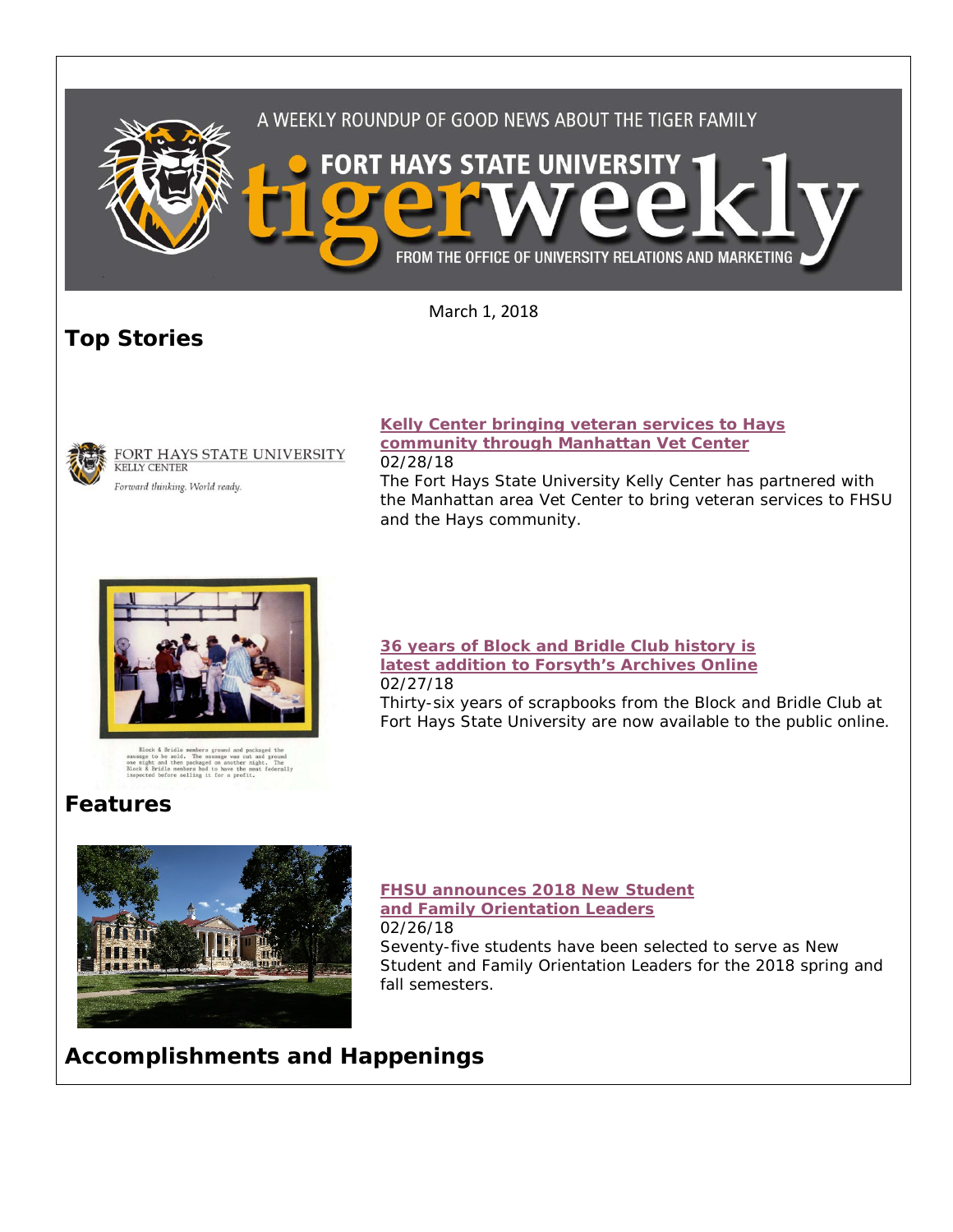

#### **[Kansas SBDC to recognize 17 successful small businesses](http://www.fhsu.edu/news/2018/02/kansas-sbdc-to-recognize-17-successful-small-businesses.html)** 03/01/18

The Kansas Small Business Development Center statewide network has announced the 2018 Kansas SBDC Small Business Awards recognizing existing, emerging, and exporting Businesses of the Year. Each of the eight Kansas SBDC regional centers have selected one emerging and one existing business for the award. Two exporting businesses were selected as well.



#### **[Fort Hays State Southwest Kansas Office](http://www.fhsu.edu/news/2018/02/fort-hays-state-southwest-kansas-office-to-celebrate-new-home-on-friday.html)  [to celebrate new home on Friday](http://www.fhsu.edu/news/2018/02/fort-hays-state-southwest-kansas-office-to-celebrate-new-home-on-friday.html)** 02/27/18

A ribbon cutting and celebration will officially open the new home of Fort Hays State University's Southwest Kansas Office in Garden City at 2 p.m. Friday, March 2, at 409 Campus Drive, Suite 107.



#### **[Ali publishes chapter in petroleum handbook](http://www.fhsu.edu/news/2018/02/ali-publishes-chapter-in-petroleum-handbook.html)** 02/28/18

Dr. Hendratta Ali, associate professor of geosciences at Fort Hays State University, recently published a chapter in the Springer Handbook of Petroleum Technology.



#### **[Maheras publishes article in track and field publication](http://www.fhsu.edu/news/2018/02/maheras-publishes-article-in-track-and-field-publication.html)** 02/28/18

Dr. Andreas Maheras, track and field coach at Fort Hays State University, published an article in the February 2018 issue of "Techniques," the official publication of the U.S. Track and Field **Association** 

### **[National dementia advocate and educator to speak at FHSU](http://www.fhsu.edu/news/2018/02/national-dementia-advocate-and-educator-to-speak-at-fhsu.html)** 03/01/18

Registration for three educational sessions on dementia by nationally recognized expert Teepa Snow are now open to health professionals and the public.